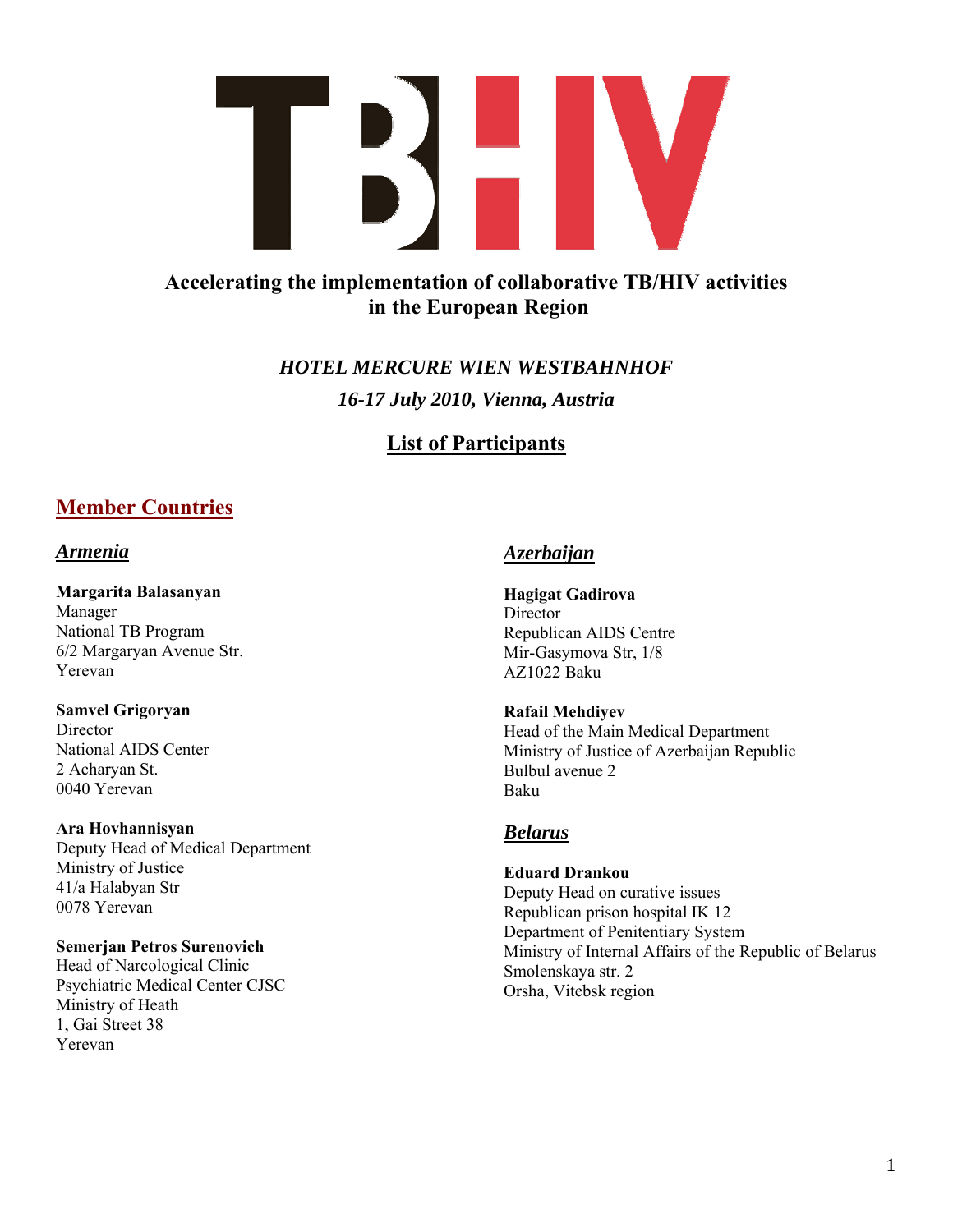**Valery Hryn**  Head of the Republican Center for Hygiene Epidemiology and Public Health Kazintsa str. 50 220099 Minsk

**Siarhei Osipchik**  Head of the Department Monitoring alcohol Consumption Republican Scientific and Practical Center for Mental Health Dolginovsky tract 152 220053 Minsk

**Alena Skrahina**  Deputy Director Republican Scientific and Practical Center for Pulmonogy and Tuberculosis Dolginovsky tract 157 220053 Minsk

**Liudmila Zhylevich**  Head of the Department Primary Care, National TB Control Program Ministry of Health Mjaniskova str. 39 220048 Minsk

# *Bulgaria*

**Anna Balkandijeva**  Member of the Expert Board on HIV/AIDS and STIs Ministry of Health Krasno selo, block 16, entr. 2, apt. 34 Sofia

**Tonka Varleva**  Ministry of Health, Prevention and control of HIV/AIDS 5, Sveta Nedelia St 1000 Sofia

**Tsvetana Yakimova**  Senior expert Directorate for Prevention Ministry of Health 37, Stamboliiski Str., floor 2, apt.5 Sofia 1797

# *Estonia*

**Veronika Iljina** 

Head of TB Department Ida-Viru Central Hospital Ravi 10 30322 Kohtla-Jarve

**Liis Rooväli** 

Head Health Information and Analysis Department Public Health Department Ministry of Social Affairs of Estonia Gonsiori 29 15027 Tallinn

**Dagmar Rüütel**  Head of the Medicine Policy Ministry of Social Affairs Gonsiori str 29 15027 Tallinn

# *Finland*

**Marja Antiila**  Senior Expert National Institute for Health and Welfare (THL) International Affairs P.O.Box 30 FI-00271 Helsinki

**Kristiina Salovaara**  Senior Medical Officer Finnish Lung Health Association Helsinki

# *Georgia*

**Irina Davrashelidze**  Financial Director National Center for Tuberculosis and Lung Diseases Tbilisi

**Leila Goginashvili**  Head of Out Patient Department National Center for Tuberculosis and Lung Diseases 8 Ajara Street 0101 Tbilisi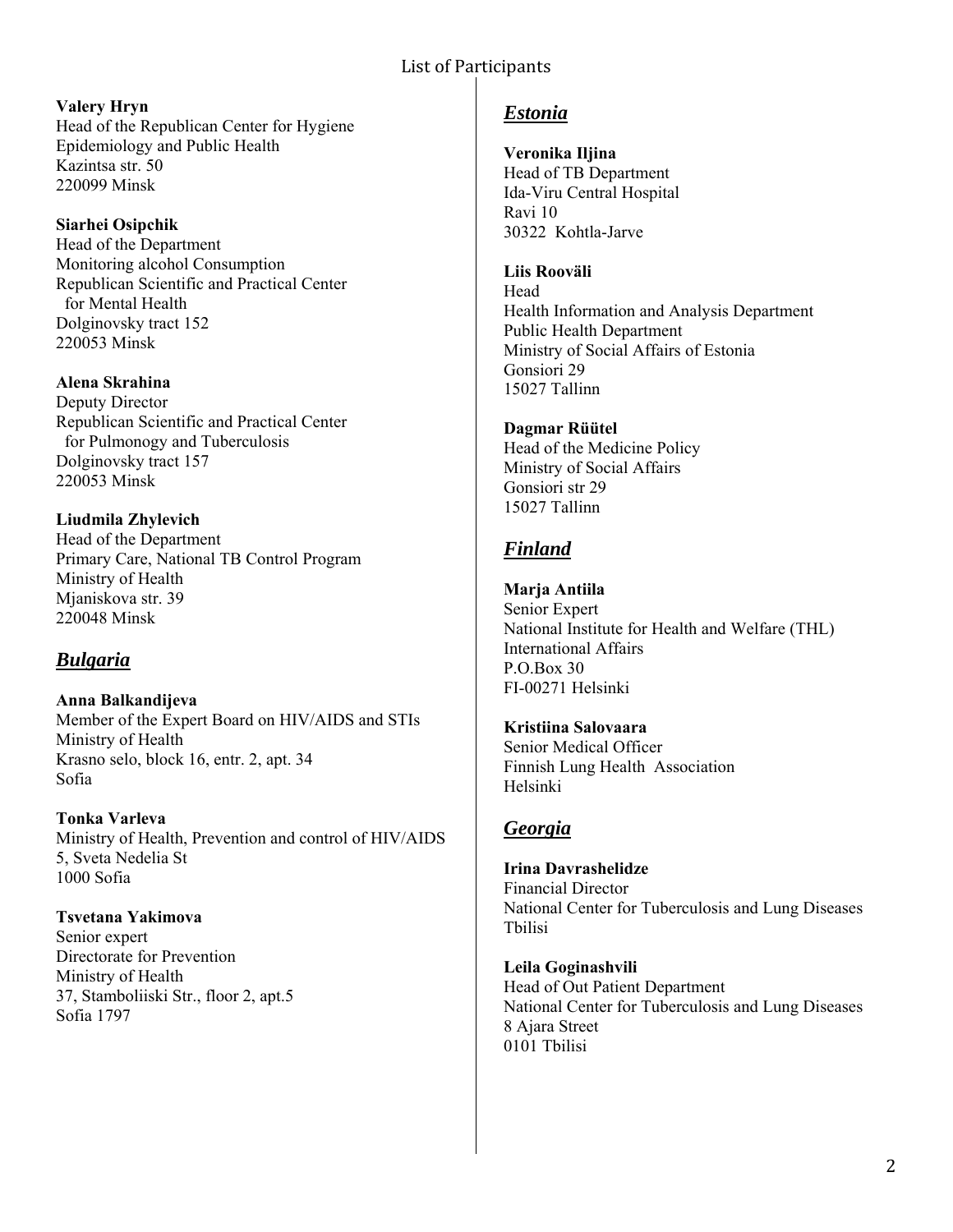### **Khatuna Todadze**

Deputy Director General Research Institute on Addiction 39a Vaja-Pshavela 0177 Tbilisi

### **Tengiz Tsertsvadze**

Director General, Infectious Diseases AIDS and Clinical Immunology Research Center 16, Al. Kazbegi Avenue 0160 Tbilisi

# *Kazakhstan*

**Tleukhan Abildayev Director** National Center of TB Problems Ministry of Health of the Republic of Kazakhstan 5, Bekhozhin St Almaty

**Vladimir Slessarev**  Director General RC AIDS Auezov street 84 Almaty 050008

# *Kyrgyzstan*

**Elmira Kalieva**  Coordinator Harm Reduction Programmes National Narcological Centre Ministry of Health 1, Suerkulov str. Bishkek, 720075

**Ainura Koshoeva**  Head, Treatment Department National Center of Phtisiatry Ministry of Health 90A Akhunbaev Str. Bishkek

**Anarkul Sultanova**  Head of Dispensary Unit National AIDS Centre Ministry of Health 8, Logvinenko str. 720040 Bishkek

#### **Zhakshylyk Toktosonov**

Head of Medical Unit Penalty Execution Department 106, Ibraimov str. Bishkek

# *Latvia*

### **Regina Fedosejeva**

Chief Inspector Prison Medical Services Latvian Prison Administration Stabu Street 89 Riga, LV 1009

### **Astrida Stirna**

Main Specialist of Addiction Medicine of Latvia Riga Centre of Psychiatry and Addiction Medicine 2 Tvaika street Riga, LV 1005

### **Inga Upmace**

Acting Head of the HIV/AIDS Program Department Infectology Center of Latvia Linezera str. 3 Riga LV 1006

# *Lithuania*

### **Saulius Čaplinskas**

**Director** Centre for Communicable Diseases and AIDS Nugaletoju St. 14D Vilnius LT-10105

### **Jurate Martinoniene**

Deputy Director, Public Health Department Ministry of Health Vilniaus str. 33 LT-01506 Vilnius

### **Alvyda Naujokaite**

Chair of the Steering Committee National Tuberculosis Prevention and Control Program Ministry of Health Vilniaus str. 33 Vilnius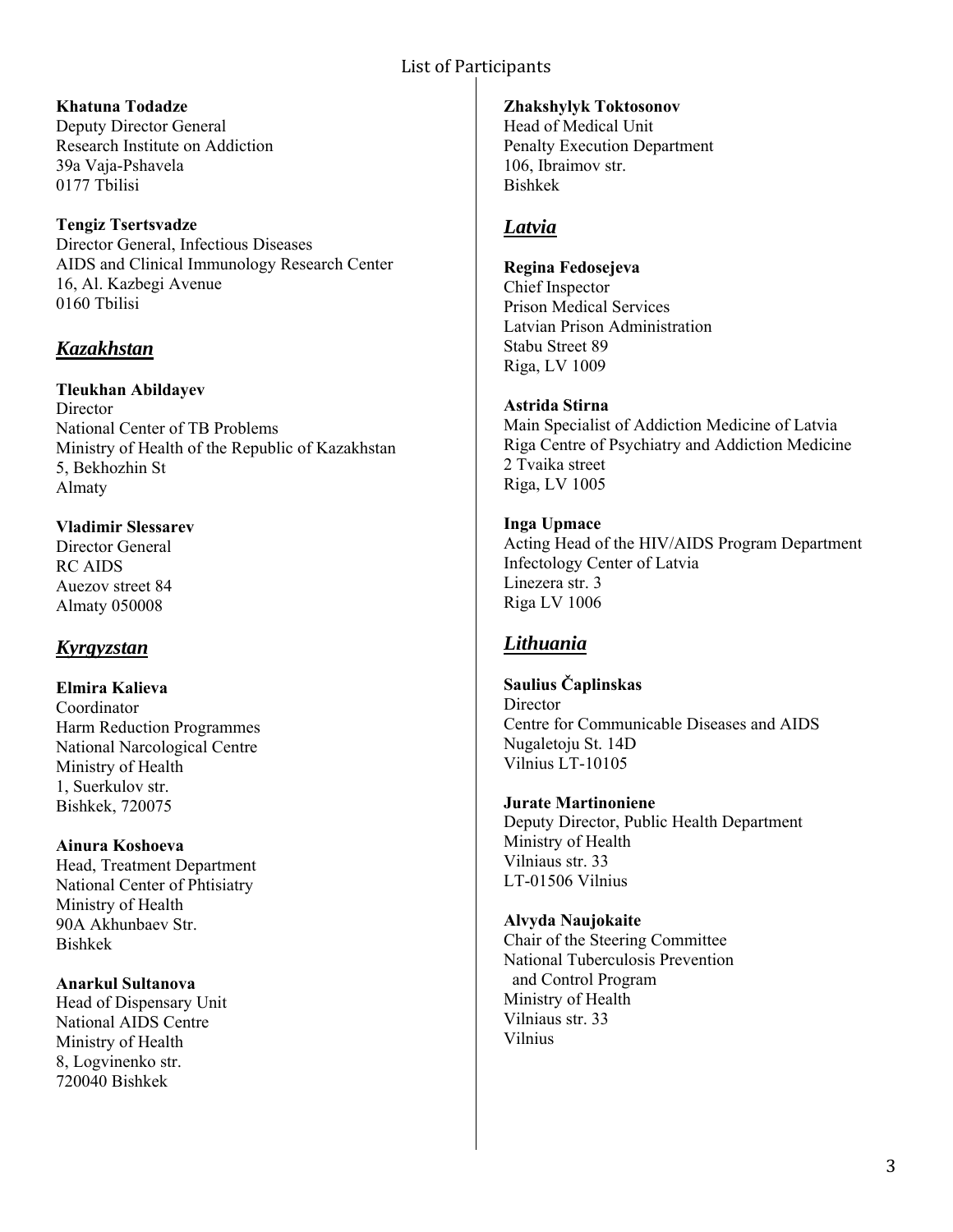# *Republic of Moldova*

**Victor Botnaru**  Director General Phtysiopneumology Institute "Chiril Draganiuc" 13 C Virnav Street Chisinau MD2025

**Ilona Burduja**  Chief of the Medical Unit Department of Penitentiary Institutions Ministry of Justice Titulescu str.35 Chisinau MD 2032

**Stefan Gheorghita**  Main specialist in the field of HIV/AIDS National Scientific and Practical Centre of Preventive Medicine Miorita str. 11 Chisinau

**Tudor Vasiliev**  General Director IMSP Republican Dispensary of Narcology Pruncul, 8 2005 Chisinau

# *Republic of Serbia*

**Katarina Mitic**  PIU Director GF HIV Project in Serbia Ministry of Health PHC "Sumice" Ustanicka 125a 11050 Belgrade

**Gordana Radosavljevic Asic**  Clinical Center of Serbia Belgrade

## *Romania*

**Elmira Ibraim**  Manager of National TB Programme Marius Nasta Institute of Pneumology Viilor 90 sector 5 Bucharest

#### **Mariana Mardarescu**

Head of HIV Pediatric Department in National Institute of Infectious Diseases INBI "Matei Bals" No. 1, Dr. Calistrat Grozovici St. Bucharest

# *Russian Federation*

**Galina Sergeevna Alexeeva**  Deputy Head, Department of Public Health

 and Healthcare Development Ministry of Health and Social Development 3 Rakhmanov pereulok, GSP-4 127994 Moscow

## **Olga Frolova**

Head, Federal TB/HIV Center Barbolina Street, 3 Apt 149 bld 9 block 1 Petrovsko-Razumovsky Proezd Moscow

**Lyudmila Anatolievna Mikhailova** 

Statistics Department Dept. of Public Health and Healthcare Devt. Ministry of Health and Social Development Moscow

### **Alexander Olshanskiy**

Head of Laboratory City AIDS Center, Moscow 8th Sokolinoy Gory street, # 15 bldg 3 105275 Moscow

#### **Yuriy Alexeevich Pavlov**

Head of Department Ivanivsk Oblast Federal Penitentiary Service 60 Velizhskaya street 153022 Ivanovo

#### **Elena Skachkova**

Head of Federal TB Monitoring Center Federal Reas Institut of Starodubov Institute Dobrolubova str. 11 Moscow 127254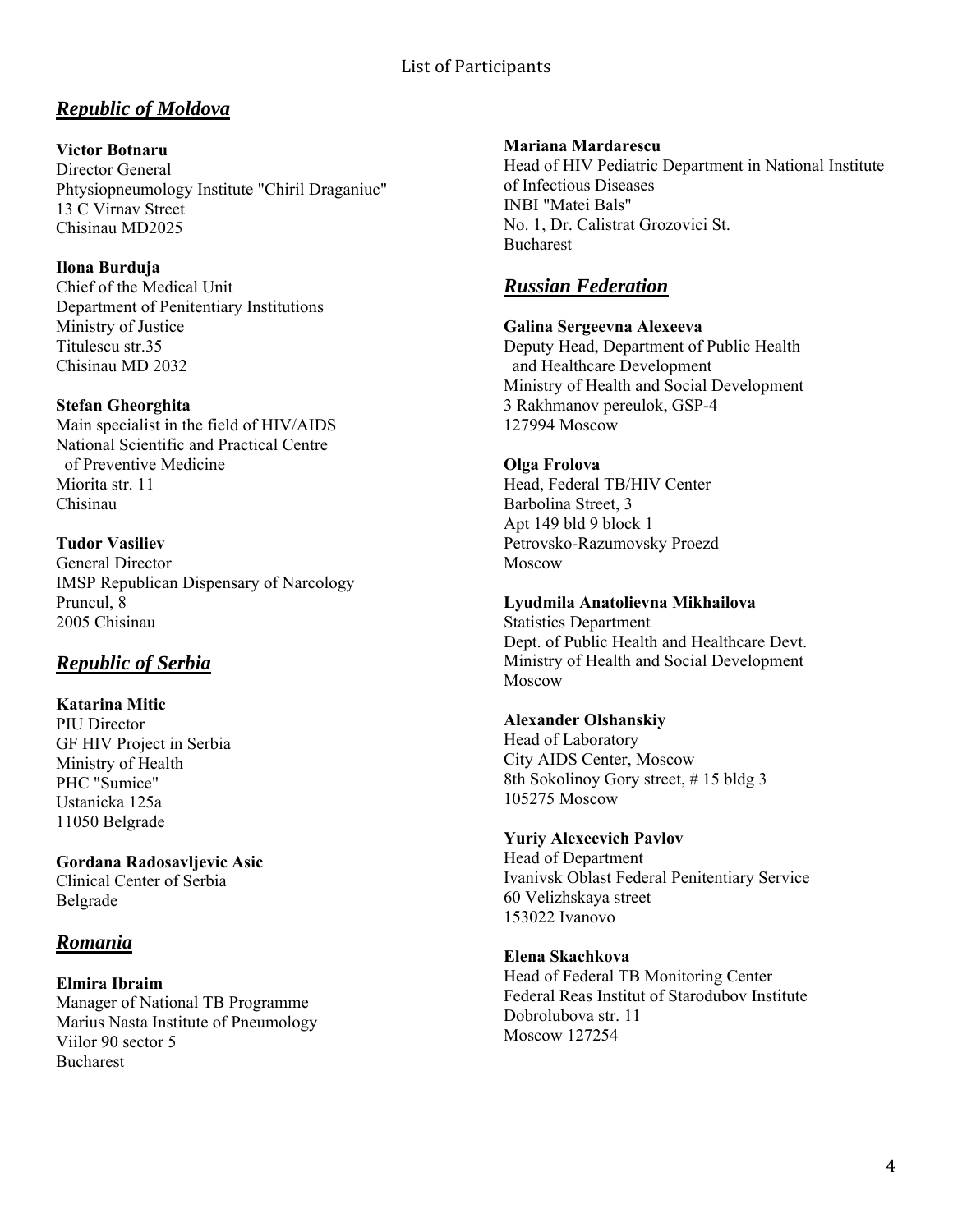# *Tajikistan*

**Bakhrom Abdulkhakov**  Deputy head Department of Penitentiary Affairs, Justice of Tajikistan Telnam str. 44 734042 Dushanbe

**Rakhmatullo Dzhumaev**  Director of the Center for control TB Kulyab Region, Borbad str. Kulyab region 40

**Saydakhtam Rustamov**  Director of the National Hospital for control TB Ministry of Health Shifo str. Vahdat 735400

**Toir Tumanov**  Director of Center HIV/AIDS Borbad str. 735360 Kulyab region 40

# *Turkey*

**Hamza Bozkurt**  Head of the Department of Tuberculosis Control Ministry of Health Verem Savasi Dairesi Baskanligt Ilkiz Sokak N°4/5 Sihhye, Ankara

**Canan Yilmaz**  General Directorate of Primary Health Care Ministry of Health Ankara

# *Turkmenistan*

**Ogultach Gurbanovna Durdyyeva**  Deputy Chief Physician of Mary Central Hospital of Mary velayat penitentiary system MRKH-05 Merkezi Hassahanasy Mary

**Hoja Ahmet Tangryberdiyevich Rahmanberdiyev**  Head of Epidemic surveillance department Lebap velayat AIDS Prevention Centre 46 Gurbansoltan Eje 744000 Turkmenabad

### **Ayjemal Taylakova**

Deparment Assistant TB Prevention Centre Turkmen State Medical Institute 3 Bikrova str 744012 Ashgabat

# *Ukraine*

**Natalia Biloshchytska**  Chief Specialist Department on HIV/AIDS and drug-abuse counteraction Committee on HIV/AIDS and other dangerous diseases control Ministry of Health A. Barbussa 5 A Kiev

**Ievgen Poliakov**  Head of the Division of Health Care and Medical Sanitary Supply 81 Melnikova street 04050 Kyiv

### **Liudmyla Storozhuk**  Deputy Director, Ukrainian TB Centre Ministry of Health 86-A, Sadova Str Irpin, Kyiv

**Olena Tarasenko Director** Ukrainian TB Control Centre Ministry of Health 10, Amosova Str Kyiv

# *Uzbekistan*

**Nurmat Atabekov Director** Republican AIDS Center 12, Farkhadskaya str Tashkent

**Lalikhon Saidganieva**  Epidemiologist Republican Center of State Sanitary Epidemiology Surveillance 46, Khalklar Dustligi 100097 Tashkent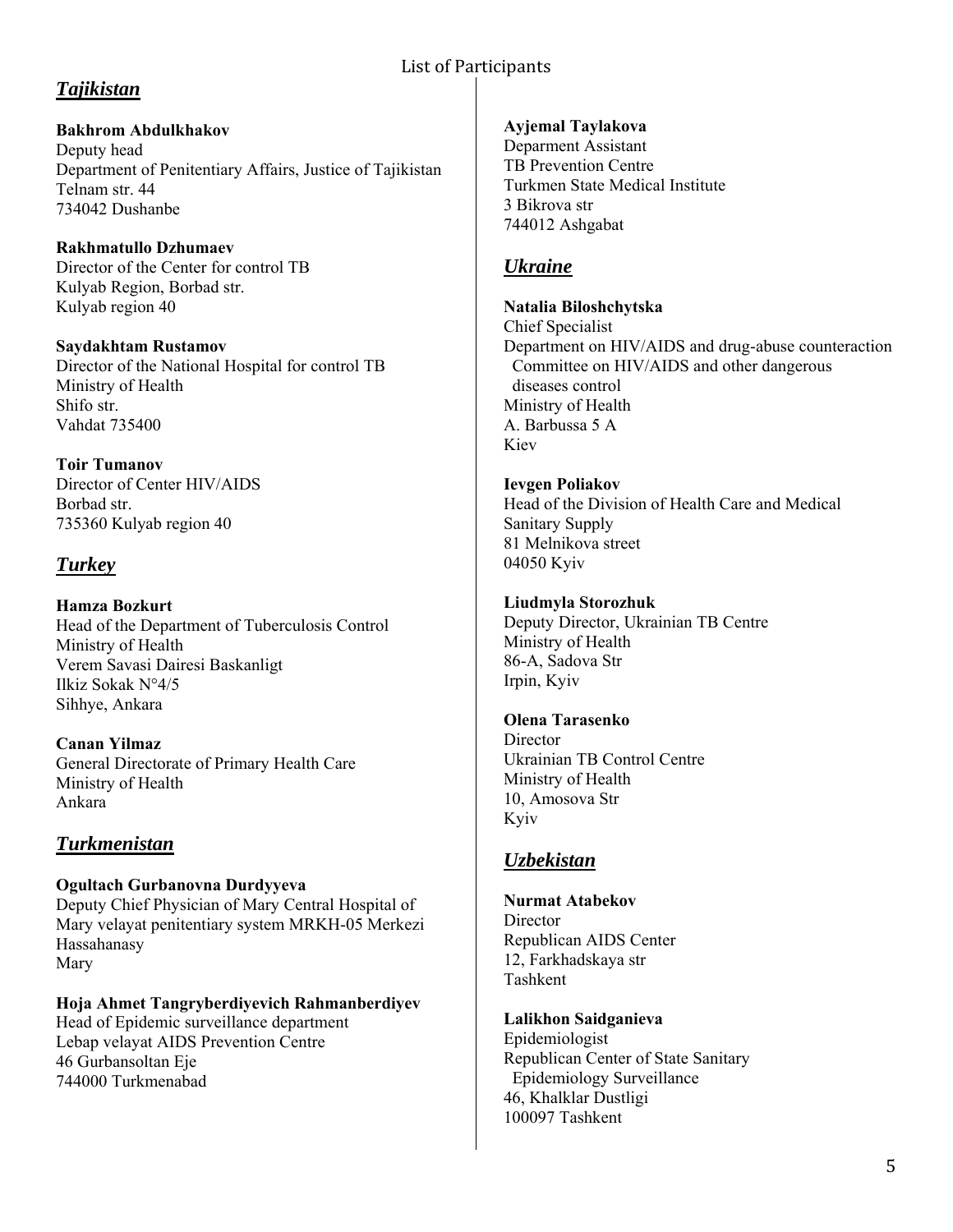**Dilrabo Ulmasova Director** Republican DOTS Center 1, Alimov str 100086 Tashkent

**Rustam Yuldashev**  Head of Kashkadarya Oblast Health Department Tashkent

**Bakhodir Yusupov**  Head of Medical Department Main Department of execution of punishment 25, Ferganskoe shosse 100005 Tashkent

# **Partner Organizations**

**Timur Abdullaev**  Consultant 43 Khadicha, Suleymanova Street Tashkent Uzbekistan

**Raed Aburabi**  Coordinator International Committee of the Red Cross 19 avenue de la Paix CH 1202 Geneva Switzerland

**Maximilian Aichelburg**  Medical University Vienna Währinger Gürtel 18-20 1090 Vienna Austria

**Lachin Aliev**  Prison Projects Coordinator Estonian network of PLWH Estonia

**Francis Apina**  Network of Men Living with HIV/AIDS in Kenya (NETMA) P.O. Box 50855 00100, Nairobi Kenya

**Radka Argirova**  Head Lab. of Retroviruses, Natl. Center of Infectious and Parasitic Diseases 44 A Stoletov Str., 1233 Sofia Bulgaria

#### **Yerkebek Argymbaev**

President Kazakh Red Crescent Society 86 Kunaev str 050010 Almaty Kazakhstan

**Viktoriya Ashirova**  U. Gulomov St. No. 28, Flat No. 1 Tashkent Uzbekistan

**Lev Babenko**  13 Armavirskaya Street Bishkek 720000 Kyrgyzstan

**Annabel Baddeley**  UNAIDS #20 Avenue Appia CH-1211 Geneva 27

Switzerland

**Aparna Barua**  Project Associate, Advocacy to Control TB Internationally (ACTION) RESULTS UK 2nd Floor, 13 Maddox Street London W1S 2QG United Kingdom

**Sergei Bazhan**  Head of Theoretical Department State Research Center of Virology and Biotechnology Vecror Johns Hopkins University School of Medicine Koltsovo 630559 Russian Federation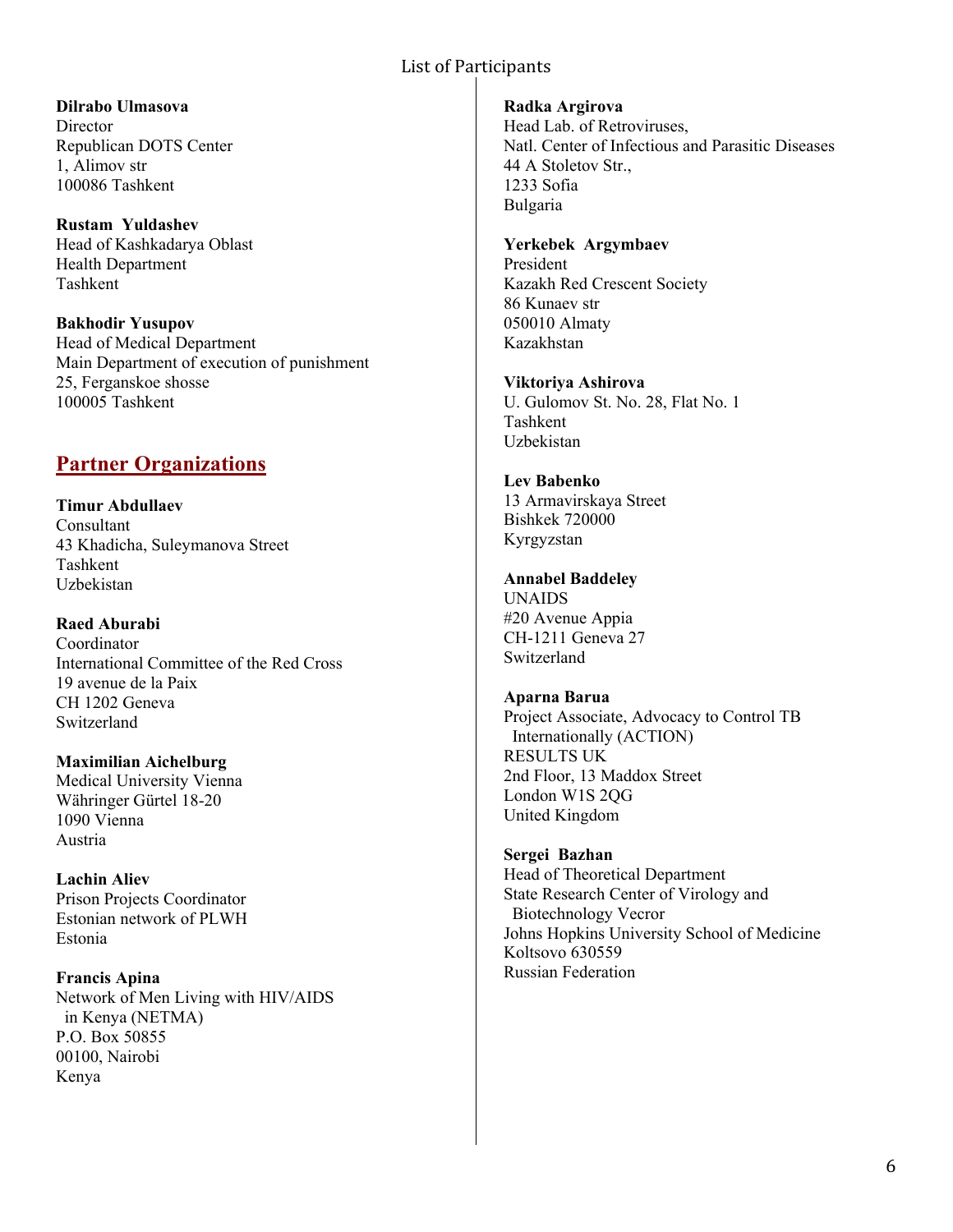### **Amy Bloom**

Senior Technical Advisor US Agency for International Development (USAID) BGH/OHIV/TLRD 5.10.45, 5th Floor, RRB 1300 Pennsylvania Ave DC 20523 - Washington **USA** 

**Valery Chernyavskiy**  Global Fund to Fight AIDS, TB & Malaria (GFATM) Chemin de Blandonnet, 8 1214 - Vernier, Geneva Switzerland

**Philippe Creach** 

Global Fund to Fight AIDS, TB & Malaria (GFATM) Chemin de Blandonnet, 8 1214 - Vernier, Geneva Switzerland

**Marina Dotsenko**  Grants Manager of the Grants of Global Fund on HIV and TB Minsk 220000 Belarus

### **Lois Eldred**

Assistant Professor Medicine and Epidemiology Center For TB Research, Johns Hopkins University School of Medicine1820 Lancaster St. Ste 300 Baltimore, MD 21231 USA

**Jeyhun Eminbayli**  Health Life and Development Public Union 1/23, Mahrasa bagi str. Ganja AZ2007 Azerbaijan

**Kateryna Gamazina**  PATH Shota Rustaveli 25 B Kyiv 01033 Ukraine

**Enrico Girardi**  UOC Epidemiologia Clinica Istituto Nazionale Malattie Infettive L. Spallanzani - IRCCS Via Portuense 292 Italy

### **Lasha Goguadze**

Senior Health Officer Tuberculosis, Health & Care Dept. International Federation of Red Cross/ Red Crescent Societies (IFRC) 17, Chemin de Crêts Petit-Saconnex, 1211 - Geneva 19 Switzerland

### **Charlotte Goyon**

Responsable Plaidoyer UE / Advocacy Manager EU Avocats pour la Santé dans le Monde/ Global Health Advocates 4, rue Fénelon 69006 Lyon France

### **Alison Grant**

London School of Hygiene & Tropical Medicine Keppel Street WC1E 7HT - London United Kingdom

### **Lena Grigorieva**

Advocacy Leader PLWHA Network Belarusian PLWH Community Surganov Street 68-187 Minsk 220040 Belarus

## **Maria Grishina**

87 A, Mezhyhirska Str. Kiev Ukraine

## **Rhan Gunderlach**

g+h communication Leibnizstraße 28 10625 Berlin Germany

**Yared Kebede Haile** 

TB/HIV coordinator TB CAP KNCV Tuberculosis Foundation Parkstraat 17 PO Box 146 The Netherlands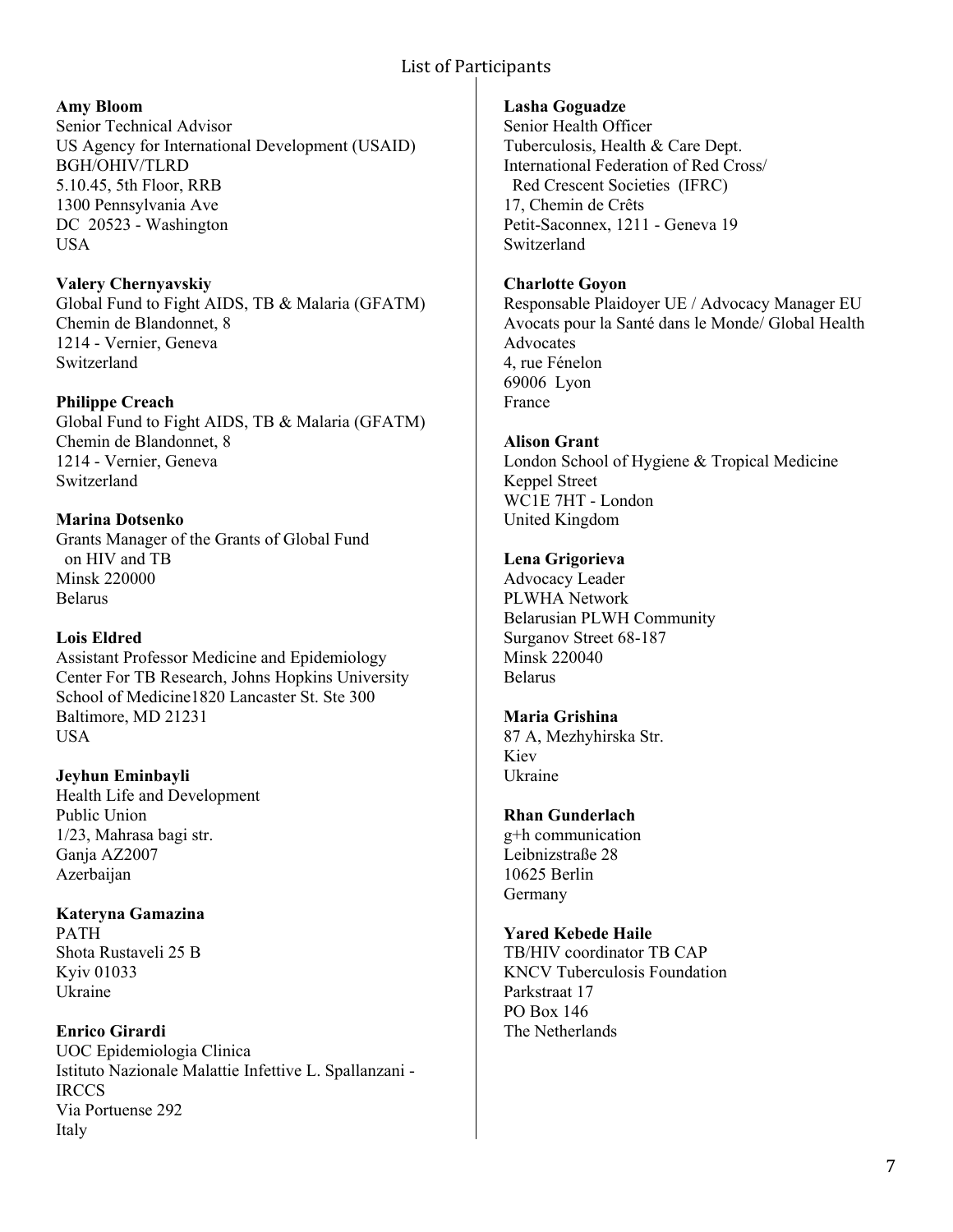**Khuraman Hasanova**  TB Project Coordinator The Global Fund to fight AIDS, TB and Malaria 3, T.Alyarbeyov str. Baku AZ1005 Azerbaijan

**Diane Havlir**  Chair, TB/HIV Working Group UC San Francisco Box 0874, 995 Potrero Ave Building 80, Ward 84, 94110 - San Francisco, California USA

**Annette Hornung-Pickert**  g+h communication Leibnizstraße 28 10625 Berlin Germany

**Erin Howe**  Public Health Watch Open Society Institute (OSI) 400 West 59th Street 10019 - New York USA

**Hristijan Jankuloski**  Grad Jajce 26 Prilep The Former Yugoslav Republic of Macedonia

**Eleonora Jimenez**  Treatment Action Group (TAG) 611 Broadway, Suite 308 New York, NY 10012 USA

**Frauke Jochims**  TB Medical Advisor Médecins Sans Frontières (MSF) Rue de Lausanne 78 1211 Geneva Switzerland

**Sevara Kamilova**  Ayni St. 6 Apt. 28 734042 Dushanbe Tajikistan

**Lisa Karpenko**  Head of Laboratory of recombinant vaccine State Research Center of Virology and Biotechnology Vecror Koltsovo 630559 Russian Federation

**Denis Kudelia**  Boulevard Ivan Lepse 21-B Kv.227 Kiev Ukraine

# **Oleksandr Kulchenko**

Officer, Treatment Team All-Ukrainian Network of People Living with HIV/AIDS 87-B, Mezhygirska Str. Kyiv, 04080 Ukraine

#### **Mary Ann Lansang**

**Director** Knowledge Management Unit Global Fund to Fight AIDS, TB & Malaria (GFATM) Chemin de Blandonnet, 8 1214 - Vernier, Geneva Switzerland

### **Yuri Lazarevich**

Makarova 10/43 Rovno Ukraine

**Nataliia Vasylivna Leonchuk** 

87 A, Mezhyhirska Str. Kiev Ukraine

## **Konstantin Lezhentsev**

Advisor on Treatment Central Office All Ukrainian Network of People living with HIV/AIDS Mezhygirska Str., 24-b 04071 - Kyiv Ukraine

**Akaki Lochoshvili**  TGF Projects Director in GHSPIC Tbilisi Georgia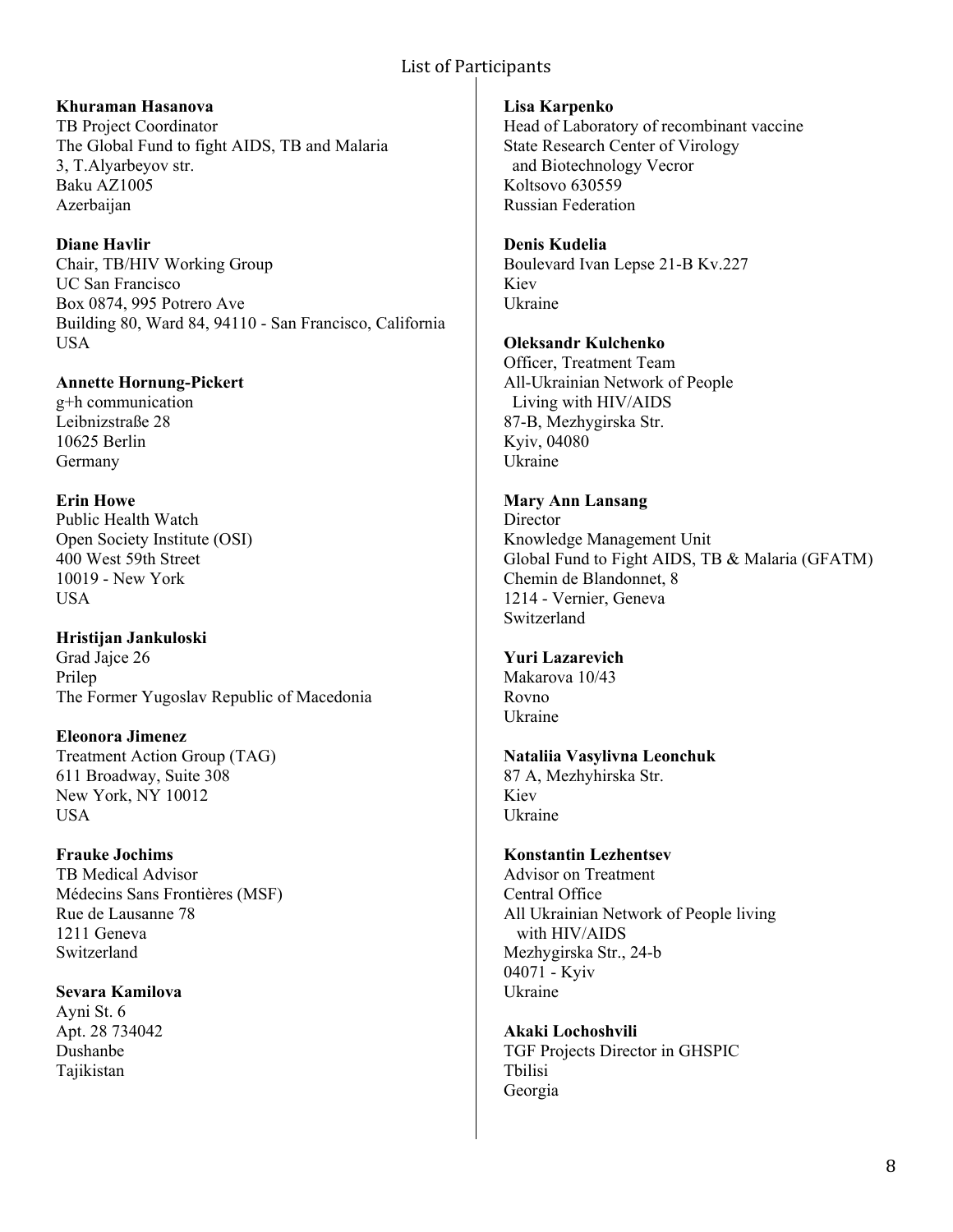**Christine Lubinski**  Infectious Diseases Society of America 1300 Wilson Boulevard Arlington, VA 22209 **USA** 

**Bente MacBeath**  Senior Advisor International Development International Department, Norwegian Red Cross Norway

**Mahmud Madzhidov**  Project Coordinator NGO "Marvodid" Tajikistan

**Antonio Manganella**  AIDES 14 rue Scandicci 93500 Pontin France

**Joel Mayowa**  Communication for Development Centre 73, Ikosi road, off Ikorodu road, Ikosi-ketu p.m.b. 21298, Ikeja Lagos State Nigeria

**Catherine Mears**  Senior and Health Care Adviser International Division, British Red Cross Society 44 Moorfields London EC2Y 9AL United Kingdom

**Charles Mgone**  Executive Director European & Developing Countries Clinical Trials Partnership (EDCTP) 334 Laan van Nieuw Oost Indië P.O. Box 93015 2509 AA The Hague **Netherlands** 

**Zulfiyye Mustafayeva**  President of an NGO ½ Rashida Izmailova Road Baku AZ1117 Azerbaijan

**Dorothy Namutamba**  TB/HIV Project Manager International Community of Women living with HIV/AIDS-EA (ICW-EA) 32252 Kila Uganda

**Howard Njoo**  Director General Public Health Agency of Canada 100 Colonnade Rd Ottawa, Ontario, K1A 0K9 Canada

**Carol Nyirenda**  Board Member - Communities Delegation National Coordinator Community Initiative for TB, HIV/AIDS & Malaria (CITAM+) Zambia

**Richard O'Brien**  Head of Product Evaluation Foundation for New Innovative Diagnostics (FIND) P.O. Box 93 16 Ave Budé 1202 Geneva Switzerland

**Nelson Otwoma**  CEO NEPHAK P.O. Box 75654 00200 Nairobi Kenya

**Svetlana Pak**  Director KNCV Representative Office for Central Asia 157, Abaya Avenue, Office 1 050009 Almaty, Kazakhstan Kazakhstan

**Evgeniy Pisemskiy**  Per. Karachevskiy 25-44 Moscow Russian Federation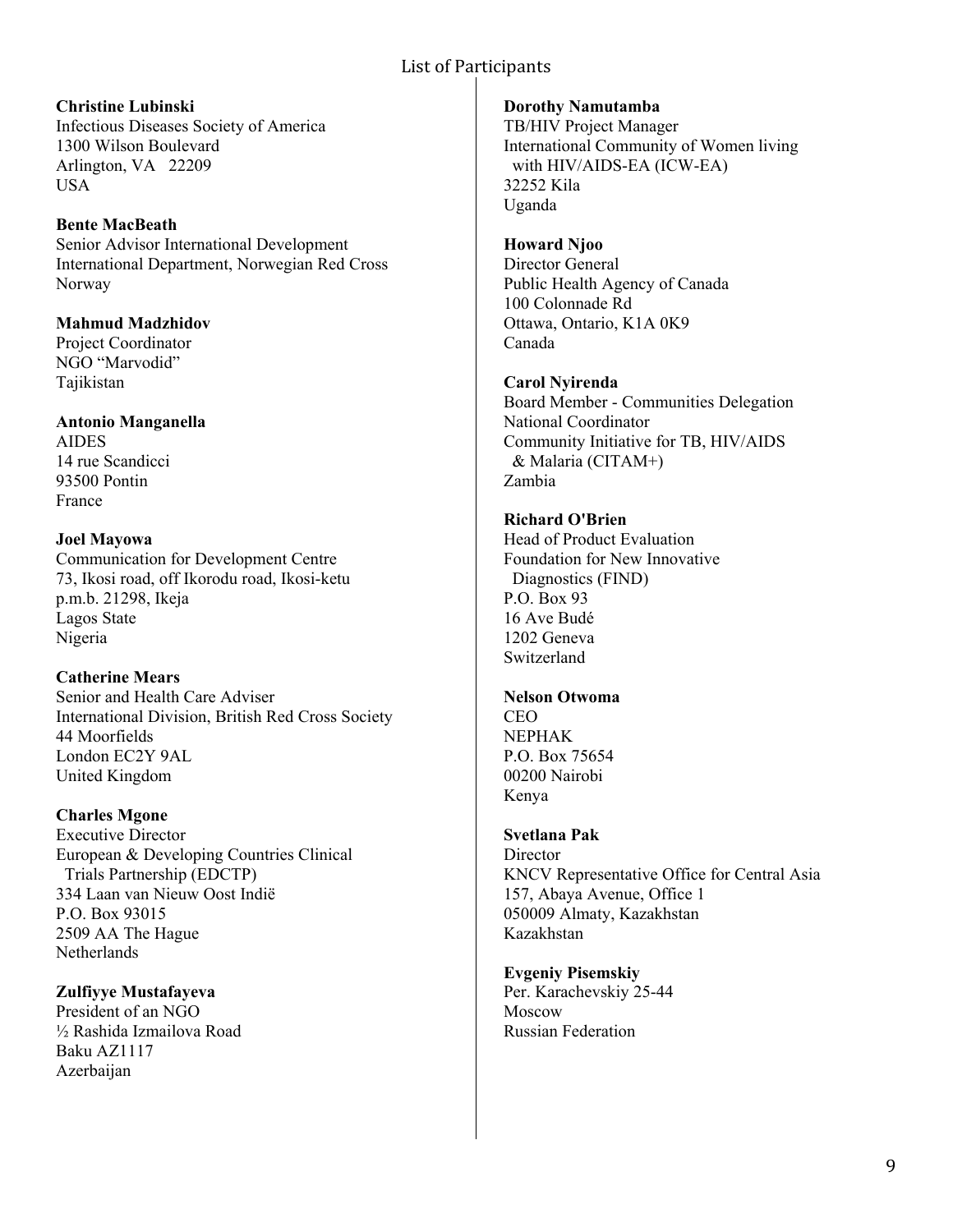### **Alasdair Reid**

HIV/TB Adviser Systems Integration and MDGs, Evidence, Strategy and Results UNAIDS 20, Avenue Appia 1211 Geneva 27 Switzerland

### **Feodora Rodiucova**

President Speranta Terrei Moldova, mun. Balti Str. Borodin N 26, ap 13A Republico f Moldova

## **Duncan Rollason**

Policy Manager Global Health Council 1111 19th Street, NW Ste. 1120 Washington DC 20036 USA

# **Dmitiy Samarin**

Director PF Ranar Str. Sovetskay h.3 Kara-Jigach Chyi region Postal code 720052 Kyrgyzstan

## **Anya Sarang**

Russian Harm Reduction Network Ilimskaya 4-1-38 Moscow Russian Federation

## **Irina Schelokova**

Medical coordinator Médecins Sans Frontières (MSF) Kyrgyzstan Rue de Lausanne 78 1211 Geneva Switzerland

**Shona Schonning**  Lithuanian Knowledge Hub Siauliu St. 5/1-21 Rome Fiumicino Italy

### **Ludmila Semenova**

Manager, Policy program Global Business Coalition on HIV/AIDS, Tuberculosis and Malaria (GBC) Gazetny pereulok, 5, 3rd floor 125993, Moscow Russian Federation

### **Lilian Severin**

Executive Director Carlux (NGO) 31 August 1989 str., nr. 153 Chisinau, MD2004 Republic of Moldova

### **Dmytro Sherembey**

31 Yaroslabskaya St. Ap 20 Kiev Ukraine

### **Oleg Sheyanenko**  MSF Kyrgyzstan

Kyrgyzstan

#### **Maksim Shmelev**  PLHIV

Moscow Russian Federation

## **Andrei Slavuckij**

Operational Manager for Kyrgyzstan Médecins Sans Frontières (MSF) Operational Centre Geneva Rue de Lausanne 78 Switzerland

## **Igor Sobolev**

Mardi 3 Tallinn Estonia

#### **Anastasia Solovieva**  Dostoevskogo str 38 ap 30

St. Petersburg Russian Federation

### **Paul Sommerfeld**

Chair TB Alert 22 Tiverton Road London NW10 3HL United Kingdom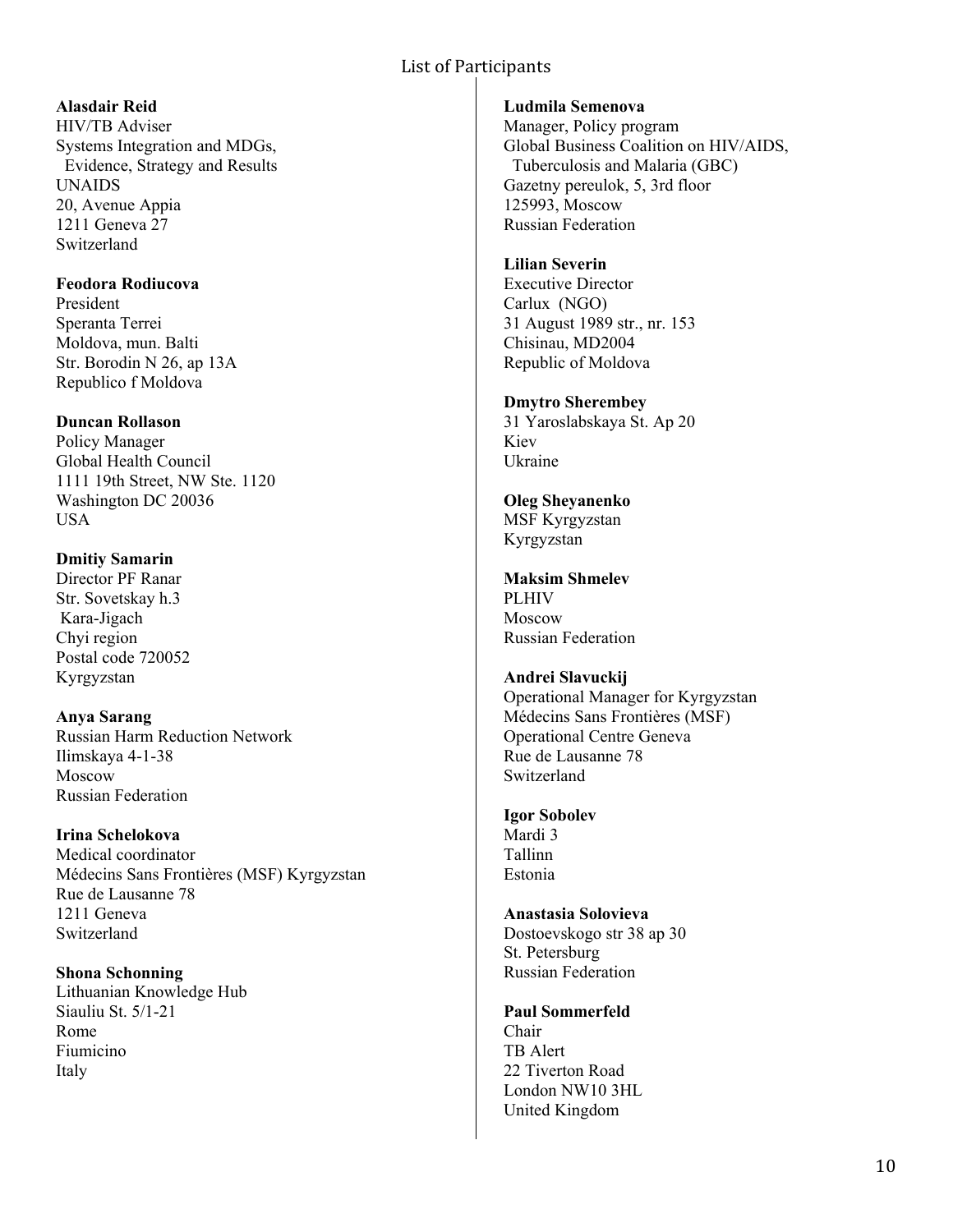**Javid Syed**  TB/HIV Project Director Treatment Action Group (TAG) 611 Broadway, Suite 308 New York, NY 10012 USA

**Krista Thompson**  Vice President/General Manager, Global Health BD 1 Becton Drive Franklin Lakes, NJ 07417 USA

**Sevinj Topchubashova**  HIV Program Coordinator The Global Fund Project Implementation Unit Ministry of Health of Azerbaijan Republic T. Aliyarbayov küç. 3 Bakı AZ 1005 Azerbaijan

**Jeroen Van gorkom**  Head Unit International KNCV Tuberculosis Foundation P.o. Box 147 2501 CC The Hague **Netherlands** 

**Wim Vandevelde**  European Community Advisory Board (ECAB) European AIDS Treatment Group (EATG) Place Raymond Blyckaerts 13 B-1050 Brussels Belgium

**Gregory Vergus**  Dostoevskogo Str. 38 ap 30 St. Petersburg Russian Federation

**Natalia Vezhnina**  118 Shevchenko Street Almaty 050012 Kazakhstan

**Ludmila Viksna**  Rīgas Stradiņa universitāte Linezera iela 3, 224.kabinets Rīga, LV-1006 Latvia

#### **Inna Vyshemirskaya**

Project Manager Young Leaders Army Krasnaya Str. 8-4 Kaliningrad 236000 Russian Federation

#### **Margaret (Peg) Willingham**

Senior Director, External Affairs Aeras Global TB Vaccine Foundation 1405 Research Boulevard, Rockville, MD 20850 USA

**Claire Wingfield**  Treatment Action Group (TAG) 611 Broadway, Suite 308 New York, NY 10012 **USA** 

**Anna Zakowicz**  European AIDS Treatment Group (EATG) Lithuania

**Albert Zaripov**  Program Director for Preventive maintenance HIV/AIDS Stepana Haltyrina Street, 16 Kazan Tatarstan 420032 Russian Federation

# **WHO Secretariat**

## *WHO/AMRO*

**Rafael Lopez-Olarte**  Advisor Regional TB Programme TB AMRO - HDM/CD room 720 Regional Office for the Americas/ Pan American Sanitary Bureau 525 23rd Street Washington DC, 20037 USA

## *WHO/EURO*

**Silviu Ciobanu**  Country Programme Coordinator WHO Country Office 27, Sfatul Tarii Str. Chisinau MD-2012 Republic of Moldova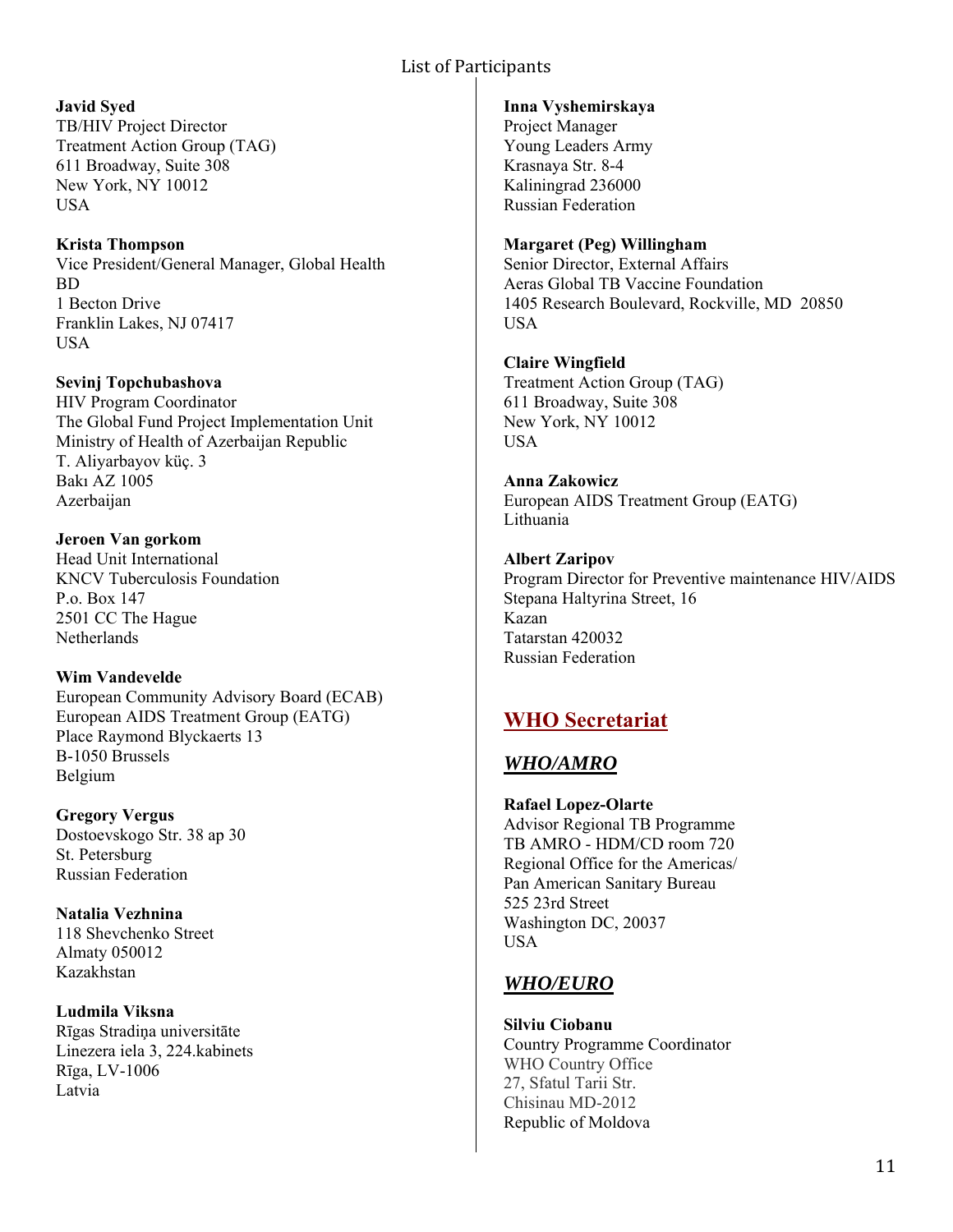#### **Smiljka de Lussigny**

Technical and Advocacy Officer, HIV/TB HIV/AIDS TB Plus Team Communicable Diseases WHO Regional Office for Europe (EURO) Scherfigsvej 8 DK-2100 Copenhagen Ø Denmark

### **Martin Donoghoe**

Team Leader HIV/AIDS TB Plus Team Communicable Diseases WHO Regional Office for Europe (EURO) Scherfigsvej 8 DK-2100 Copenhagen Ø Denmark

## **Jamshid Gadoev**

Technical Officer WHO Country Office 16 M. Tarobiy Str. Tashkent Uzbekistan

**Amiran Gamkrelidze**  Country Programme Coordinator for STIs/HIV/AIDS WHO Country Office c/o UN House 9 Eristavi Street Tbilisi 380079 Georgia

## **Gayane Ghukasyan**

Country Programme Coordinator for Communicable Diseases (STI/HIV/AIDS, TB, Malaria, Surveillance) Business Centre of the American University of Armenia 9 Alek Manukyan St. Yerevan 0070 Armenia

### **Jarno Habicht**

Head of Country Office WHO Country Office Gonsiori Str. 29 Tallinn EE-10147 Estonia

**Iskandar Ismailov**  HIV/AIDS/STIs program coordinator 16 M. Tarobiy Str. Tashkent Uzbekistan

### **Saliya Karymbaeva**

Country Programme Coordinator WHO Country Office UN House 160 Chui Avenue Bishkek 720040 Kygyzstan

### **Olena Kheylo**

Technical Officer, TB/HIV WHO Country Office 30, Borychiv Tik Str. Kyiv 04070 Ukraine

### **Hans Kluge**

Senior Strategic Advisor to Regional Director WHO Regional Office for Europe (EURO) Scherfigsvej 8 DK-2100 Copenhagen Ø Denmark

### **Arta Kuli**

Country Programme Coordinator WHO Country Office "Mirka Ginova" No. 17 Skopje 1000 The Former Yugoslav Republic of Macedonia

# **Doina Lin**

Programme Assistant WHO Regional Office for Europe (EURO) Scherfigsvej 8 DK-2100 Copenhagen Ø Denmark

#### **Lars Møller**  Regional Adviser, a.i. Alcohol and Drugs WHO Regional Office for Europe (EURO) Scherfigsvej 8 DK-2100 Copenhagen Ø Denmark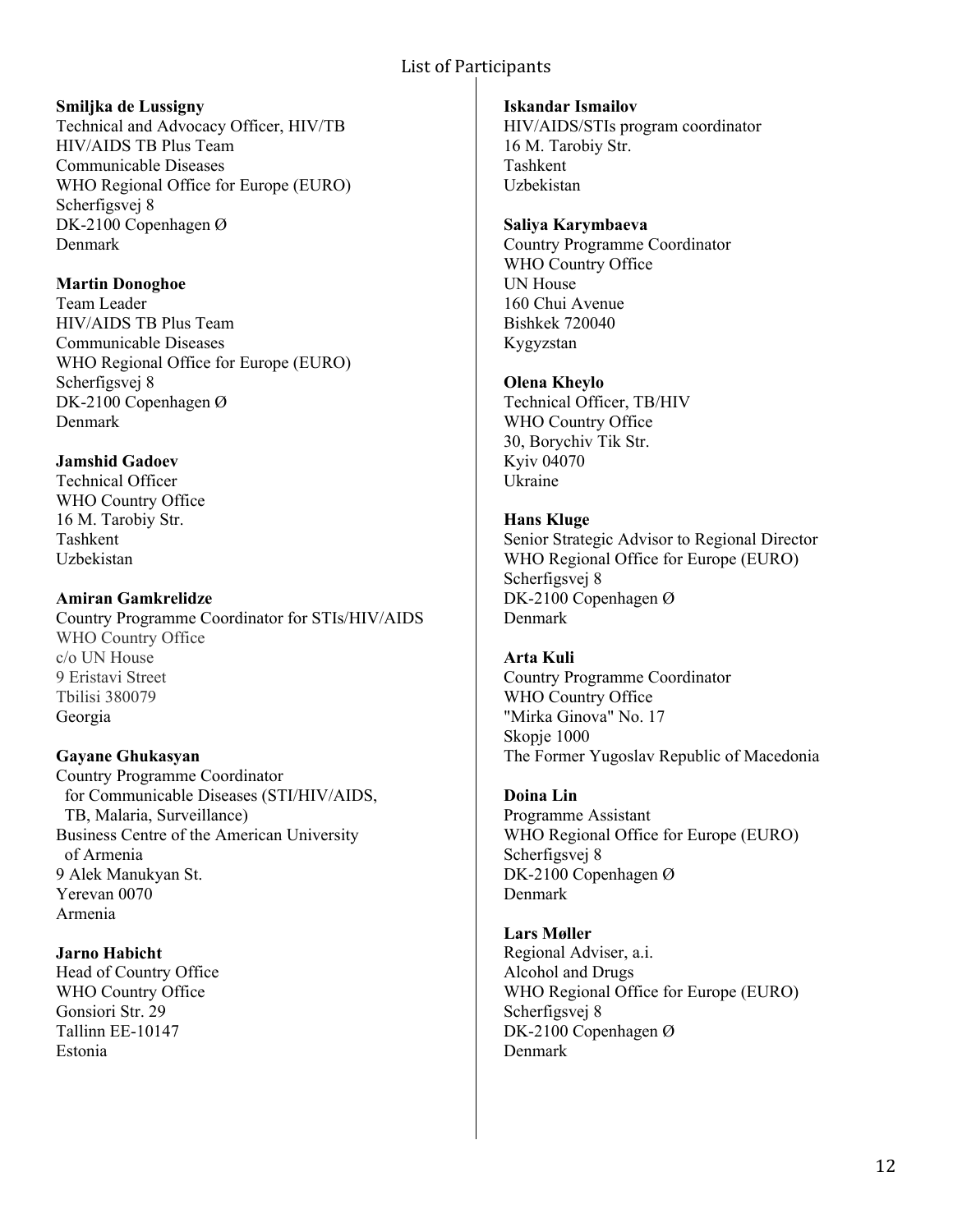#### **Dmitry Pashkevich**

National Programme Officer/Acting TB Coordinator WHO Country Office 28 Ostozhenka Street Moscow 119034 Russian Federation

**Valiantsin Rusovich**  National Professional Officer on TB WHO Country Office Fabriciusa Str. 28, Room 401 Minsk 220007 Belarus

**Javahir Suleymanova** 

Country Programme Coordinator for Communicable Diseases (STI/HIV/AIDS, TB, Malaria, Surveillance) WHO Country Office 3, UN 50th Anniversary Str. Baku AZ 1001 Azerbaijan

### **Gombogaram Tsogt**

Medical Officer WHO Country Office 16 M. Tarobiy Str. Tashkent Uzbekistan

#### **Elena Vovc**

Technical Officer Communicable Diseases Prevention and Control Coordinator, a.i., HIV Programme WHO Country Office 28 Ostozhenka Street Moscow 119034 Russian Federation

### **Richard Zaleskis**

Regional Adviser, TB WHO Regional Office for Europe (EURO) Scherfigsvej 8 DK-2100 Copenhagen Ø Denmark

# *WHO/HQ*

### **Leopold Blanc**

Coordinator Stop TB Strategy (TBS) Stop TB Department (STB) World Health Organization (WHO) #20 Ave. Appia CH-1211 Geneva 27 Switzerland

# **Daniel Chemtob**

Medical Officer Stop TB Strategy (TBS) Stop TB Department (STB) World Health Organization (WHO) #20 Ave. Appia CH-1211 Geneva 27 Switzerland

### **Andrew Doupe**

Partnerships Officer HIV Department (HIV) World Health Organization (WHO) #20 Ave. Appia CH-1211 Geneva 27 Switzerland

#### **Rosalie Edma**

**Secretary** Stop TB Strategy (TBS) Stop TB Department (STB) World Health Organization (WHO) #20 Ave. Appia CH-1211 Geneva 27 Switzerland

#### **Haileyesus Getahun**

Medical Officer Stop TB Strategy (TBS) Stop TB Department (STB) World Health Organization (WHO) #20 Ave. Appia CH-1211 Geneva 27 Switzerland